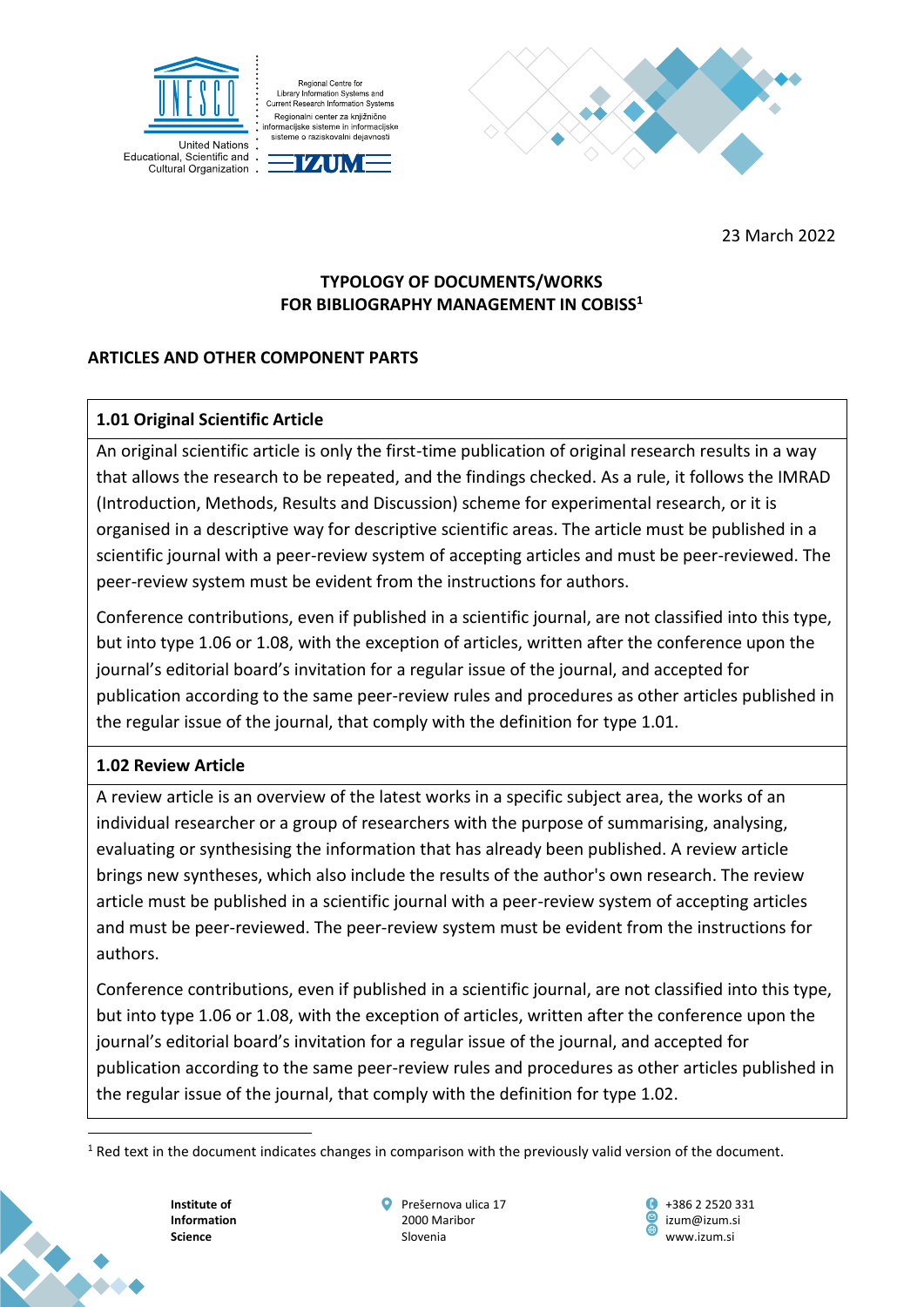## **1.03 Short Scientific Article**

A short scientific article is an original scientific article, in which some of the elements of the IMRAD scheme may be omitted. It briefly summarises the findings of a completed original research work or a research work in progress. Also included in this category are mini reviews and preliminary publications, if they have the characteristics of a short scientific article.

Data articles that do comply with the criteria to be classified into type 1.01 or 1.02 are classified into this type. A data article is the first publication of original research data in such a form that a research can be repeated and findings checked. The description of the research is published in a journal, whereas data is available at a permalink. It must be published in a scientific journal with a peer-review system.

Also editorials in topical issues of journals are classified into this type if they have a clearly distinguishable discussion, conclusion or review part, summarize and define a topic or research problem in detail, contain a short analysis of research achievements of articles published in a special issue or a topical part, include a notes and bibliography system and are peer-reviewed in the same way as scientific articles.

Conference contributions, even if published in a scientific journal, are not classified into this type, but into type 1.06 or 1.08, with the exception of articles, written after the conference upon the journal's editorial board's invitation for a regular issue of the journal, and accepted for publication according to the same peer-review rules and procedures as other articles published in the regular issue of the journal, that comply with the definition for type 1.03.

Short conference contributions, even if published in a scientific journal, are not classified into this type, but into type 1.10 or 1.12.

Commentaries to articles (e.g. in the form of a letter to the editor) are not classified into this type, but into type 1.21, except in cases when they also contain the author's own research findings and comply with the definition for type 1.03.

### **1.04 Professional Article**

A professional article is the presentation of what is already known, with the emphasis on the applicability of original research results and the dissemination of knowledge, while the complexity of the text is adapted to the needs of the users and readers of the professional or scientific journal or an integrating resource.

Conference contributions, even if published in a professional or scientific journal or an integrating resource, are not classified into this type, but into type 1.07 or 1.09.



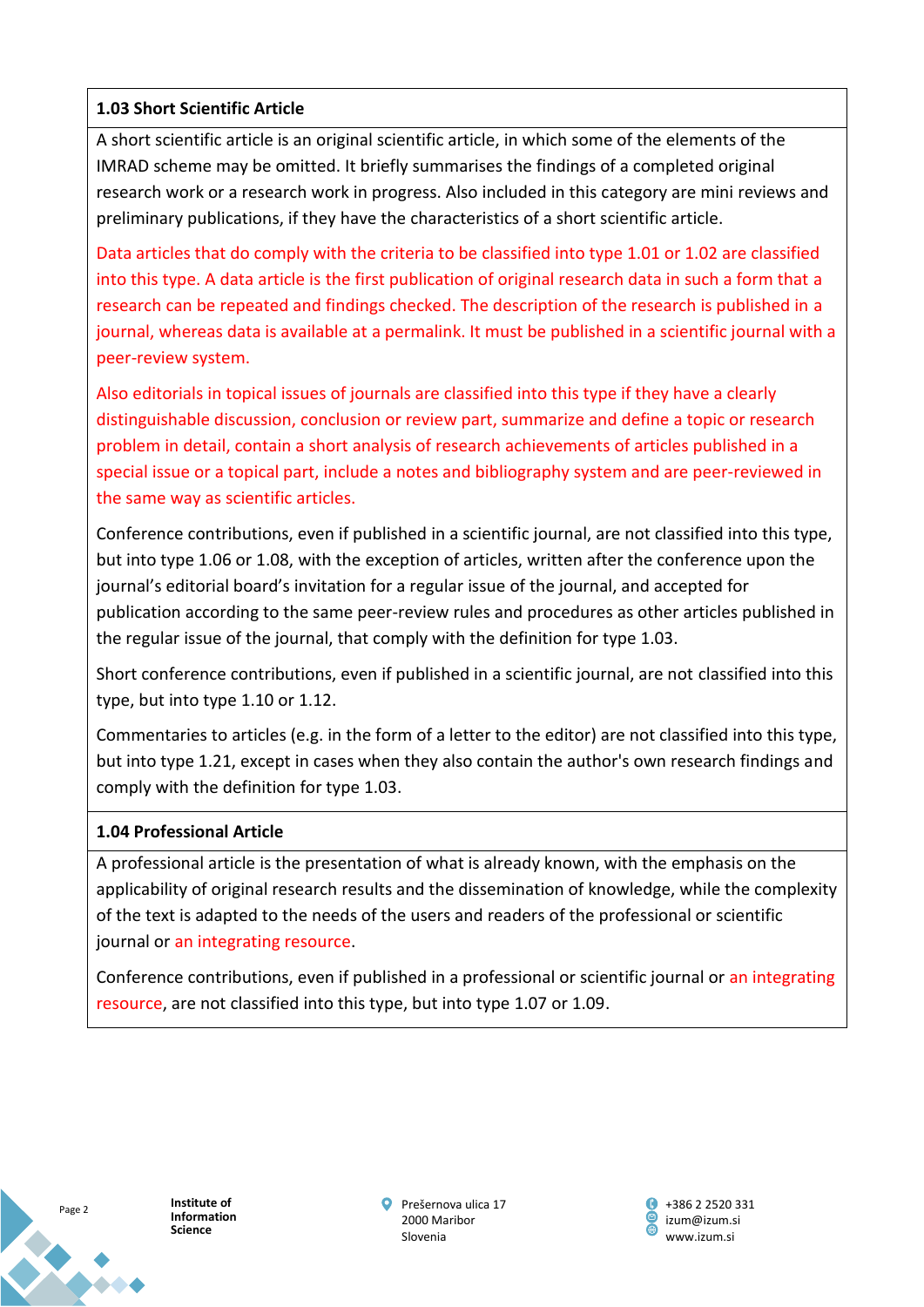## **1.05 Popular Article**

A popular article is an article with the aim of popularising both scientific or professional findings and the role of R&D in society. As a rule, popular articles are published in newspapers and magazines of general interest as well as in other journals for the popularisation of knowledge or in integrating resources.

Conference contributions, even if published in a professional or scientific journal or an integrating resource, are not classified into this type, but into type 1.07 or 1.09.

## **1.06 Published Scientific Conference Contribution (invited lecture)**

An invited lecture must be evident from the publication or the conference programme and comply with the criteria for type 1.08.

An invited lecture differs in importance (usually also in its length) from all other lectures at the same conference. Classified here are only opening and closing plenary or session invited lectures, which are usually listed in a separate category (e.g. *keynote speaker*) in conference proceedings. Routine invitations to contribute at a conference are not classified into this type.

## **1.07 Published Professional Conference Contribution (invited lecture)**

An invited lecture must be evident from the publication or the conference programme and comply with the criteria for type 1.09.

An invited lecture differs in importance (usually also in its length) from all other lectures at the same conference. Classified here are only opening and closing plenary or session invited lectures, which are usually listed in a separate category (e.g. *keynote speaker*) in conference proceedings. Routine invitations to contribute at a conference are not classified into this type.

# **1.08 Published Scientific Conference Contribution**

A published scientific conference contribution (lecture, presentation, poster), published as a whole in the separate conference proceedings, in a scientific journal or on the conference's and/or conference organiser's website. The published contribution should, in principle at least, be organised as a scientific article.

Peer-reviewing according to the criteria for original scientific articles or review articles and/or independent scientific component parts in monographs is assessed based on the typology of the conference proceedings, which can be an independent monograph, a regular or special journal issue, a supplement or a web resource.

Abstracts and extended abstracts or published transparencies are not classified into this type (see type 1.12).

### **1.09 Published Professional Conference Contribution**

A published professional conference contribution (lecture, presentation, poster), published as a whole in the separate conference proceedings, in a professional (or scientific) journal or on the

**Science**

Page 3

**Institute of Information**

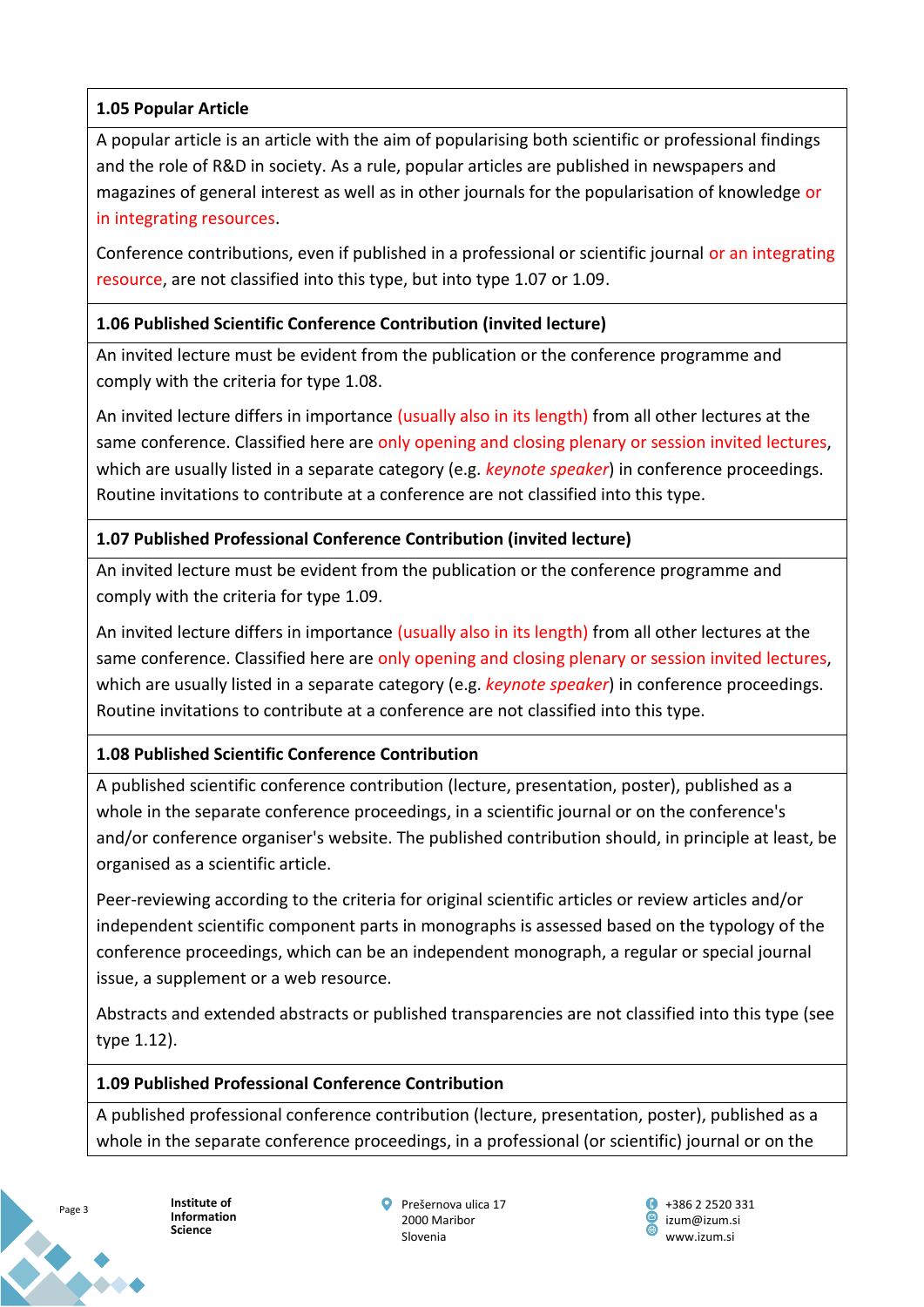conference's or conference organiser's website.

Abstracts and extended abstracts or published transparencies are not classified into this type (see type 1.13).

## **1.10 Published Scientific Conference Contribution Abstract (invited lecture)**

An invited lecture must be evident from the publication or the conference programme and comply with the criteria for type 1.12.

An invited lecture differs in importance (usually also in its length) from all other lectures at the same conference. Classified here are only opening and closing plenary or session invited lectures, which are usually listed in a separate category (e.g. *keynote speaker*) in conference proceedings. Routine invitations to contribute at a conference are not classified into this type.

## **1.11 Published Professional Conference Contribution Abstract (invited lecture)**

An invited lecture must be evident from the publication or the conference programme and comply with the criteria for type 1.13.

An invited lecture differs in importance (usually also in its length) from all other lectures at the same conference. Classified here are only opening and closing plenary or session invited lectures, which are usually listed in a separate category (e.g. *keynote speaker*) in conference proceedings. Routine invitations to contribute at a conference are not classified into this type.

## **1.12 Published Scientific Conference Contribution Abstract**

An abstract of a conference contribution (lecture, presentation, poster), published in the separate conference proceedings, a scientific or professional journal, or on the conference's and/or conference organiser's website.

Also classified into this type are extended abstracts and published transparencies.

# **1.13 Published Professional Conference Contribution Abstract**

An abstract of a conference contribution (lecture, presentation, poster), published in the separate conference proceedings, a scientific or professional journal, or on the conference's and/or conference organiser's website.

Also classified into this type are extended abstracts and published transparencies.



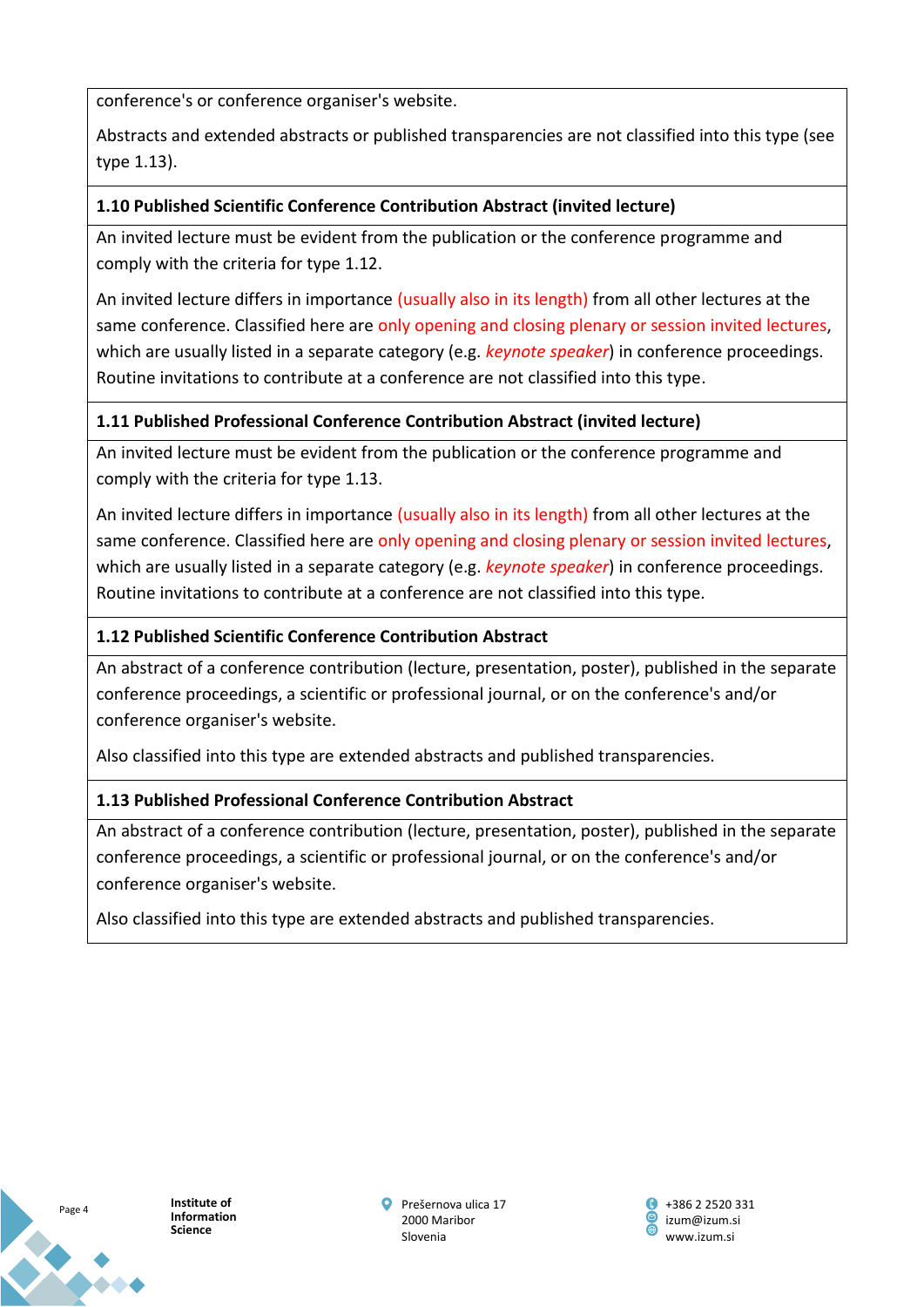## **1.16 Independent Scientific Component Part or a Chapter in a Monograph**

An independent scientific component part or a chapter in a monograph is catalogued as a separate bibliographic unit only in the case of a so-called editorial publication with independent contributions by individual authors and not in the case of an integral text by different authors, who are also named on the front page of the monograph. An independent scientific component part must be at least in principle organised as a scientific article. Also classified here are original scientific maps, if they represent an original recognisable independent contribution of an author.

Conference contributions that are published in conference proceedings, a topical or special issue of a journal, or component parts or chapters in publications of types 2.04, 2.05, 2.12, 2.13 and 2.14 are not classified into this type.

## **1.17 Independent Professional Component Part or a Chapter in a Monograph**

An independent professional component part or a chapter in a monograph is catalogued as a separate bibliographic unit only in the case of a so-called editorial publication with independent contributions by individual authors and not in the case of an integral text by different authors, who are also named on the front page of the monograph. Also classified here are professional maps, if they represent a recognisable independent contribution of an author.

Conference contributions that are published in conference proceedings, a topical or special issue of a journal, or component parts or chapters in publications of types 2.05, 2.12, 2.13 and 2.14 are not classified into this type.

# **1.18 Professional Entry in Dictionary, Encyclopaedia or Lexicon**

An entry contains a professionally laid out systematic overview and presentation of a specific topic, problem, subject, word, person or event, usually with explanations. The entry must be longer than 200 words; otherwise it is classified into type 1.25.

Only authored entries are classified into this type.

# **1.19 Review, Book Review, Critique**

A contribution in a scientific or professional publication (journal, book, etc.), in which the author evaluates or proves the correctness/incorrectness of a scientific or professional work, criterion, opinion or finding and/or disputes/supports/assesses the findings, works or opinions of other authors. The display of an expert opinion, a critique of a scientific, professional or artistic work, in particularly in terms of its quality.

# **1.20 Preface, Editorial, Afterword**

A short component part before or after the main text, which is about the main text and its author. Welcoming words, thank-you notes and the like are not catalogued. Introductory or accompanying studies of scientific or professional character in monographs may be categorised into 1.16 or 1.17. Editorials of scientific or professional character in journals may be categorised into 1.03.



**Institute of Information Science**

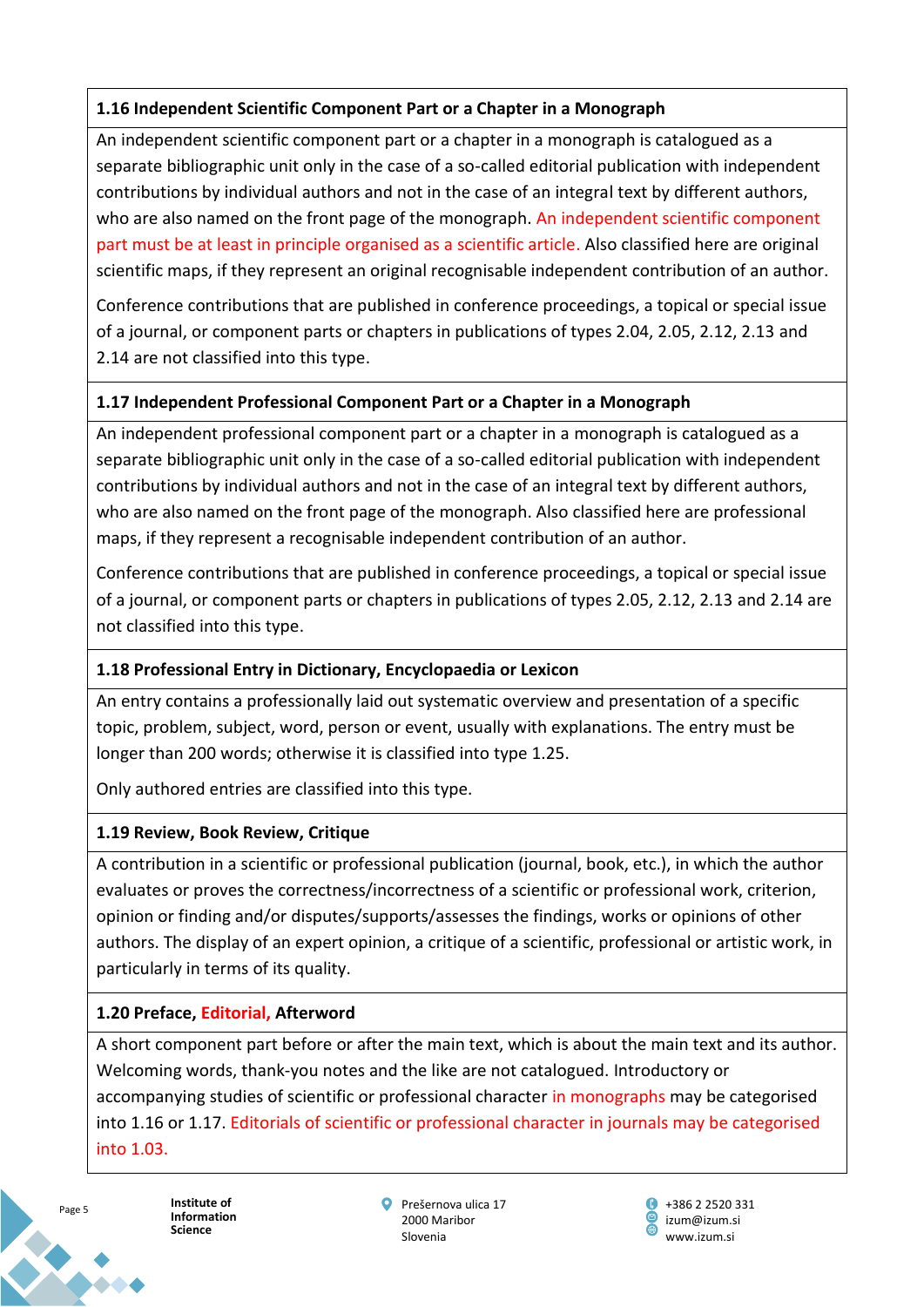## **1.21 Polemic, Discussion, Commentary**

A contribution, in which the author proves the correctness of a specific criterion, his/her opinion or finding and disputes the findings or opinions of other authors.

## **1.22 Interview**

A conversation of academic or professional relevance, intended for the public, and mainly published in the form of questions and answers.

Contributions based on answers to questions, but not published in the form of questions and answers, as well as individual statements, round table contributions and questionnaires are not classified into this type.

## **1.23 Artistic Component Part**

Poetry, prose, compositions and other artistic component parts, which are part of a completed body of work.

## **1.24 Bibliography, Index, etc.**

# **1.25 Other Component Parts**

## **1.26 Scientific Entry in Dictionary, Encyclopaedia or Lexicon**

An entry contains a scientifically laid out systematic overview or presentation of a specific topic, problem, subject, word, person or event, usually with explanations, which, as a rule, is part of a fundamental scientific dictionary, lexicon (type 2.26) or scientific terminological dictionary, encyclopaedia or topical lexicon (type 2.27), or a professional dictionary, encyclopaedia, lexicon (type 2.06).

Only authored entries are classified into this type.



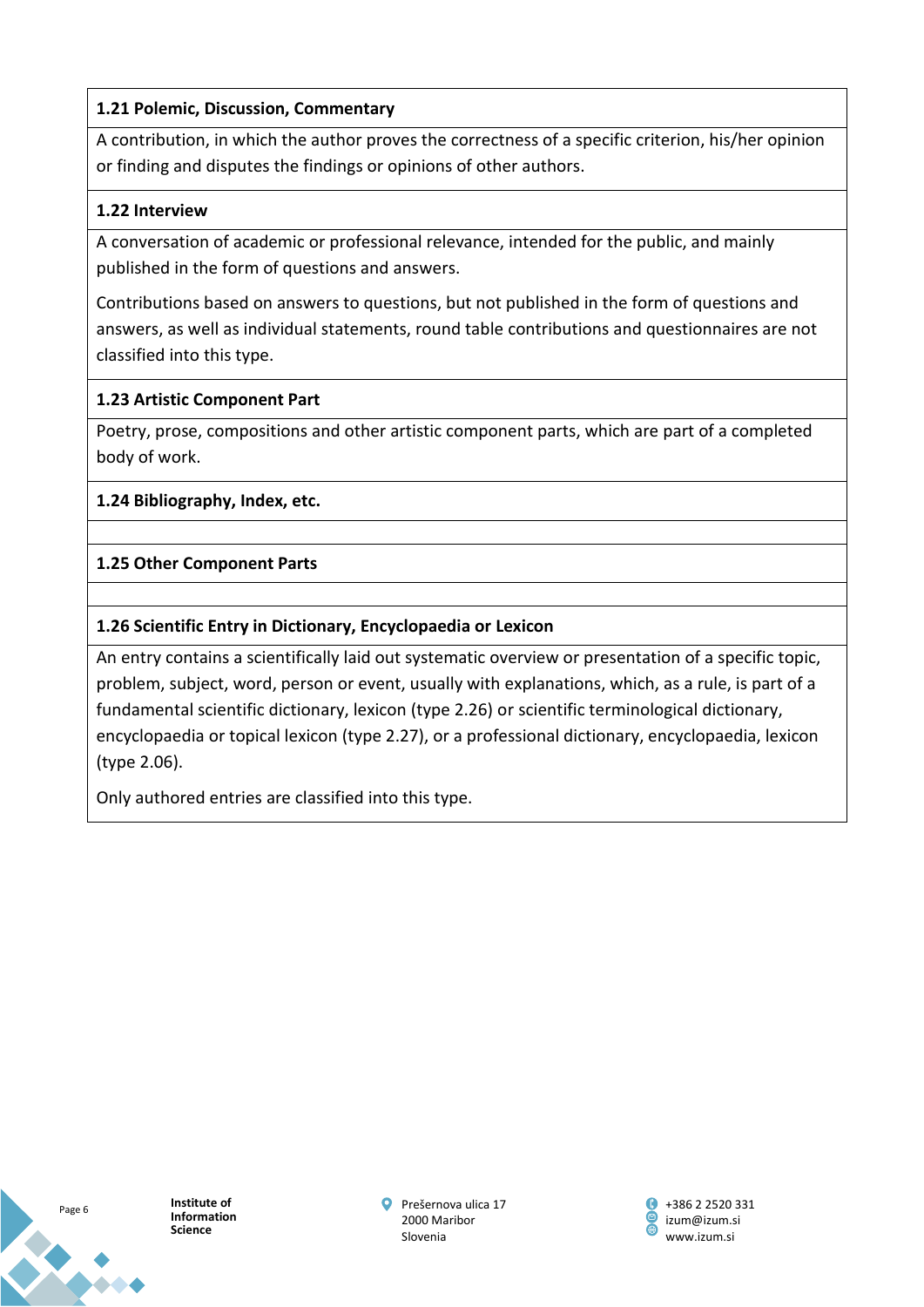## **2.01 Scientific Monograph**

A scientific monograph is a publication that scientifically, systematically, in great detail and comprehensively deals with a certain problem, question or subject, person or event, in one issue or in a certain number of issues, which are published simultaneously or in a pre-defined time period. The scientific analysis includes the analysis of scientific literature on the dealt with issue, which is syntesised into original findings based on one's own research findings and experience. The publication must be peer-reviewed and it must have CIP and ISBN (ISMN). Scientific maps are also classified into this type. Critical editions of a resource that include the reproduction, transcription or translation of a historical resource are classified into type 2.28, whereas scientific dictionaries, encyclopaedias and lexicons are classified into type 2.26 or 2.27.

Conference proceedings, final research reports and other reports on research tasks and projects, etc. are not classified into this type. Doctoral dissertations that are subsequently published as a scientific monograph, if no updates/changes were made to the contents, are not classified into this type.

# **2.02 Professional Monograph**

A professional monograph is a publication that deals with a certain problem, question or subject, person or event in a professional way, either in one issue or in a certain number of issues, which are published simultaneously or in a pre-defined time period. The publication must have CIP and ISBN.

Conference proceedings, final research reports and other reports on research tasks and projects, etc. (even if bound) are not classified into this type.

# **2.03 Reviewed University, Higher Education or Higher Vocational Education Textbook**

A university, higher education or higher vocational education textbook is a type of publication intended for students as the prescribed study material for a specific branch of study or study subject (e.g. algebra textbook, practical training).

# **2.04 Reviewed Secondary and Primary School Textbook or Other Textbook**

A textbook for primary and secondary schools as well as for other pre-university types of education, which is prepared in accordance with the prescribed syllabus and approved according to the appropriate procedure.

### **2.05 Other Educational Material**

The systematic processing of teaching material according to the study programme prepared by the author in accordance with his/her own or somebody else's material (lecture notes, collected material, course material), collection of exercises and assignments for a specific subject and other teaching aids (e.g. audio material, multimedia teaching materials, etc.).



**Institute of Information Science**

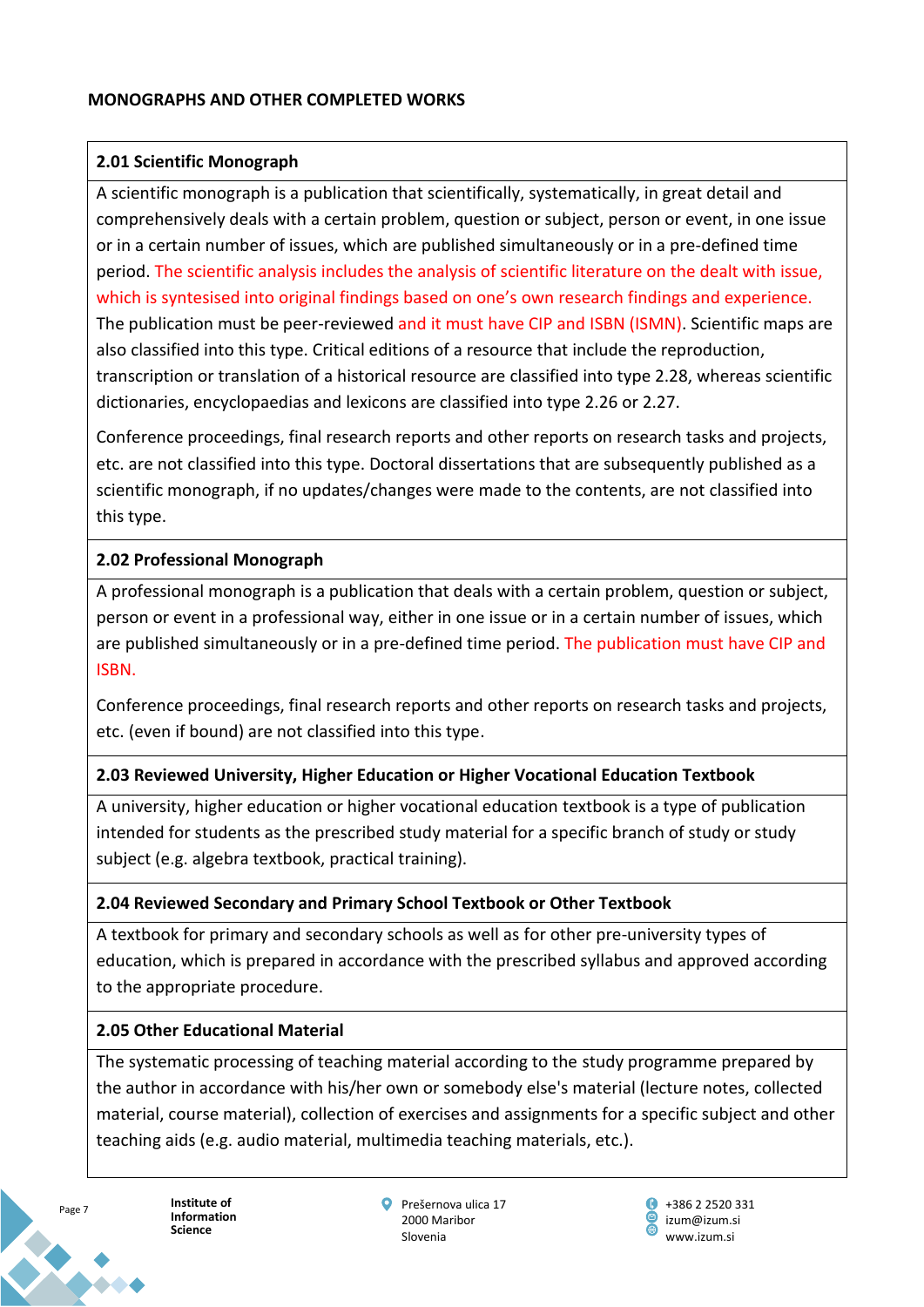# **2.06 Dictionary, Encyclopaedia, Lexicon, Manual, Atlas, Map**

A publication of general or professional character that contains clear and easy-to-consult information about a specific area or subject.

## **2.07 Bibliography**

A clearly arranged overview of published and/or performed works, published as a monograph.

### **2.08 Doctoral Dissertation**

A doctoral dissertation is the work based on which the author was awarded the title of Doctor of Philosophy (PhD).

## **2.09 Master's Thesis**

A master's thesis is the work based on which the author was awarded the title of Master of Science (MSc) or obtained the Bologna Master's degree.

# **2.10 Specialist Thesis**

A specialist thesis is the work based on which the author obtained a specialist degree.

### **2.11 Undergraduate Thesis**

An undergraduate thesis is the work based on which the author was awarded a professional title.

## **2.12 Final Research Report**

A publication that shows the progress and the results (findings, discoveries) of a scientific research or research and development task. Only final reports that are publicly available are included in this category. Interim and annual reports as well as administrative reports for financiers are not recorded.

# **2.13 Treatise, Preliminary Study, Study**

A report on the completion of a project assignment as a completed professional publication or documentation intended for a known user that systematically and in great detail deals with a specific problem or topic, based on the relevant sources of information, and provides predetermined problem-solving directions and suggestions for future work.

# **2.14 Project Documentation (preliminary design, working design)**

A project can be a completed publication that specifies what should be done and in what way, or it can be a collection of plans, technical specifications and cost reviews for a structure (e.g. a road project, a building project in the field of construction and architecture, a machine project in the field mechanical engineering, an information system project, an investment project in the area of economy, etc.).

### **2.15 Expertise, Arbitration Decision**



**Institute of Information Science**

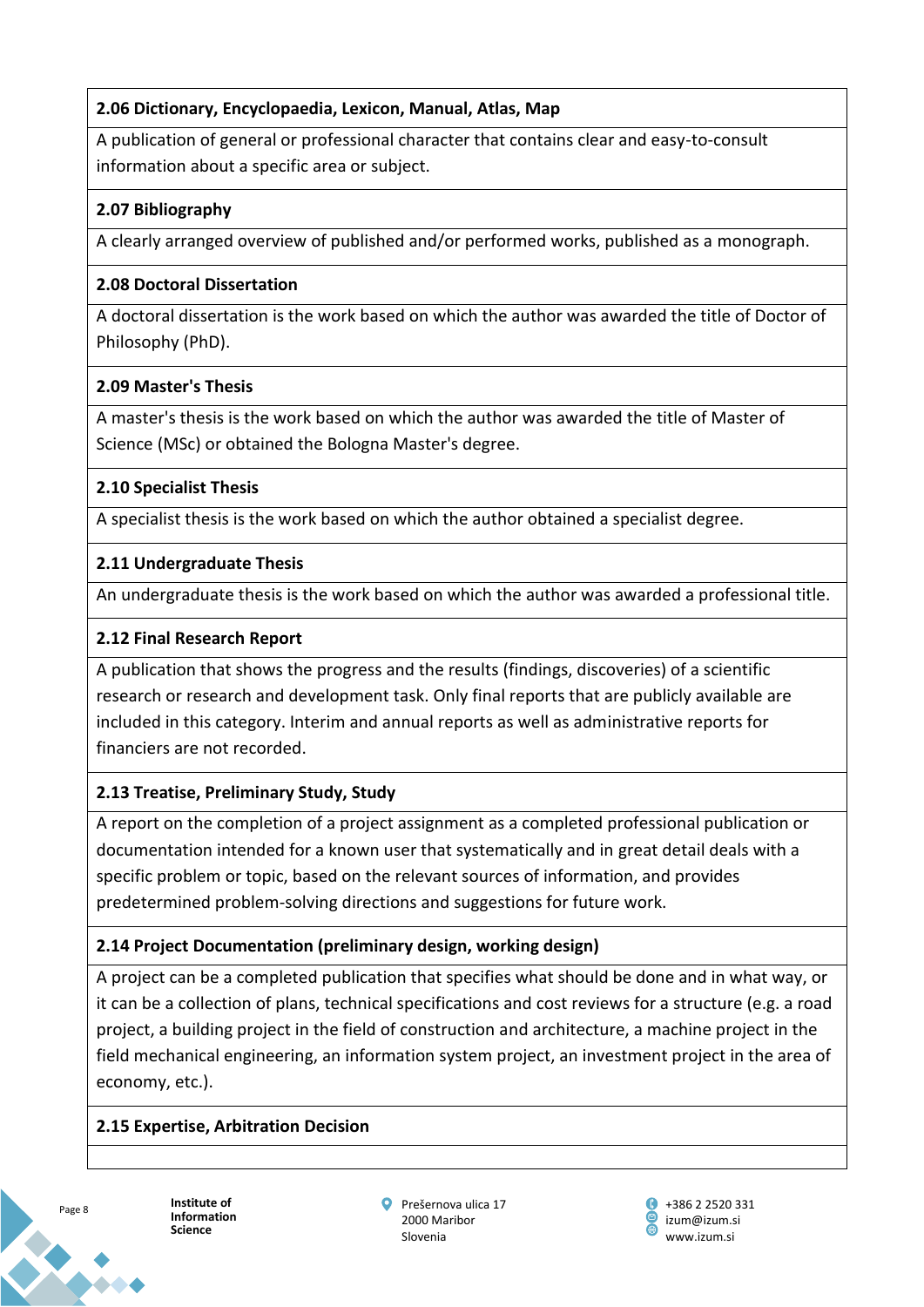## **2.16 Artistic Work**

Poetry, prose, compositions, films, paintings and other works of art.

### **2.17 Exhibition Catalogue**

#### **2.18 Scientific Film, Scientific Sound or Video Publication**

The publication of scientific issues and findings on a film strip or a magnetic tape or another electronic data medium. The publication must be peer-reviewed and it must have CIP and ISBN (ISMN). It must include research methodolgy, results and discussion.

#### **2.19 Radio or Television Broadcast, podcast, interview, press conference**

A radio or television broadcast, podcast, interview, press conference on an electronic information carrier that deals with certain content in an expert manner. It is catalogued based on the provided recording; otherwise it is classified as an event into type 3.11.

Promotional films and corporate presentations are not classified into this type, but in type 2.25.

#### **2.20 Complete Scientific Database of Research Data**

An electronic research data collection, the scientific relevance of which is demonstrated by the use for the purpose of researching a wide range of theoretical and applied problems. The data collection must be the outcome of an accomplished research and comply with high quality standards. The quality is assessed on the basis of the detailed accompanying documentation. The data collection must be publicly available in the national or international scientific data archives (repository). The research data collection must be documented and available in a form that allows the repetition of published scientific findings made on its basis.

A corpus is a special collection; it is a uniform collection of authentic texts, internally structured and labelled in a standard manner, created in accordance with predefined criteria and with a specific aim, accessible electronically and equipped with tools for multi-layer search and statistical data processing.

### **2.21 Software**

Software residing on computer media, which is publicly available or made for a known customer and which represents an independent work with recognised authorship. Software that supports information systems or processes and, as a rule, is of corporate authorship is not recorded.

### **2.22 New Variety**

A new variety of plants is intellectual property, which is proven by the decision confirming or protecting the variety, issued by the competent state authority on the basis of internationally comparable results, obtained with DUS (Distinctness, Uniformity and Stability) testing preformed in institutions renowned at the EU level, and which is included in the EU Common Catalogue of Varieties.



**Institute of Information Science**

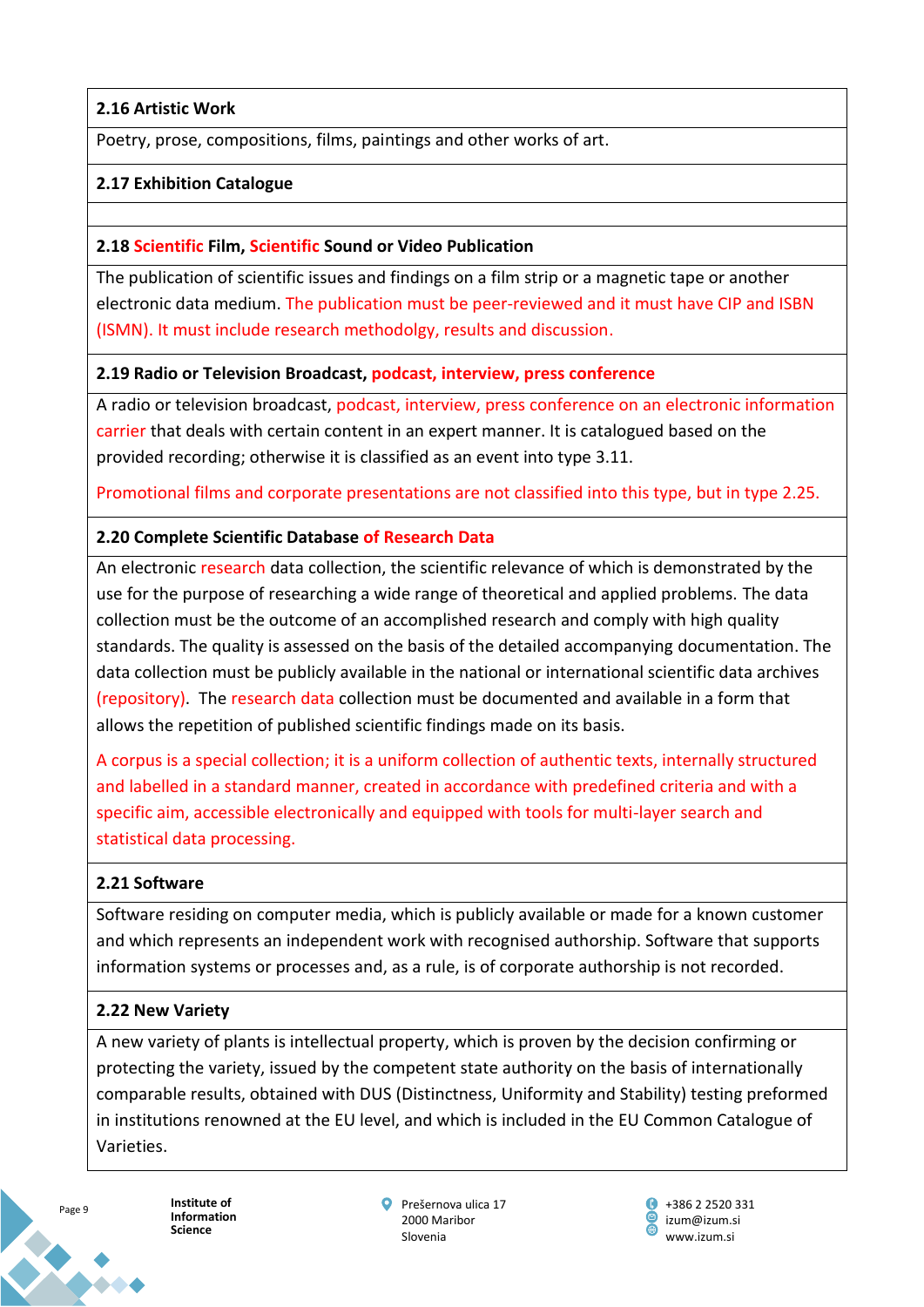## **2.23 Patent Application**

The status of a patent application applies to a request for the grant of a patent from filing an application to granting and publishing the patent in the official gazette of the competent Industrial Property Protection Office. The Office issues the certificate of the acceptance of application to the applicant. Only one patent application is to be included in the bibliography for the same invention.

## **2.24 Patent**

A patent is a protected invention. It is granted as of the day of publication of the patent in the official gazette of the competent Industrial Property Protection Office. The patent is proven by the decision on the grant of the patent, or through its publication on the Internet (ESPACENET). Once the patent is granted, the type 2.23 must be changed to type 2.24 and the data must be supplemented.

If several patents belonging to the same family are granted in different countries for the same invention, the points are assigned only to one granted patent chosen by the inventor or the applicant. Only one record for a patent from the same patent family is catalogued, into which notes are entered for all other granted patents, if any. Exceptions to this rule are granted patents with a significant change to the original invention.

## **2.25 Other Monographs and Other Completed Works**

### **2.26 Fundamental Scientific Dictionary or Lexicon**

Classified here are lexicographical works that fulfil all of the following criteria: (1) they have a demanding and scientifically substantiated concept, (2) they stem from extensive material or material, gathered in large quantities, (3) they have a high level of initial organisation of material, (4) they were created in a group, as their completion took at least 70 man-years, (5) they fully or to a large extent take into account the relevant literature, (6) they provide professionally highlevel analysis of material from multiple aspects, (7) they are extensively or greatly informative, (8) they introduce several linguistic findings or implement other significant new data, (9) they only include data, interpreted by a human being (machine-generated data can only be included in exceptional cases, and only as additional content) that was (at least initially) conceived or interpreted for a human user, (10) they present data in ways, established in modern scientific lexicography (any possible new approaches must be evaluated accordingly by both users and experts); all (potential) parts of the dictionary must be based on a coherent concept, stemming from the same linguistic logic and must deal with similar issues in a similar way, (11) they have all the required accompanying texts, and (12) they are of great national and international significance.



**Institute of Information Science**

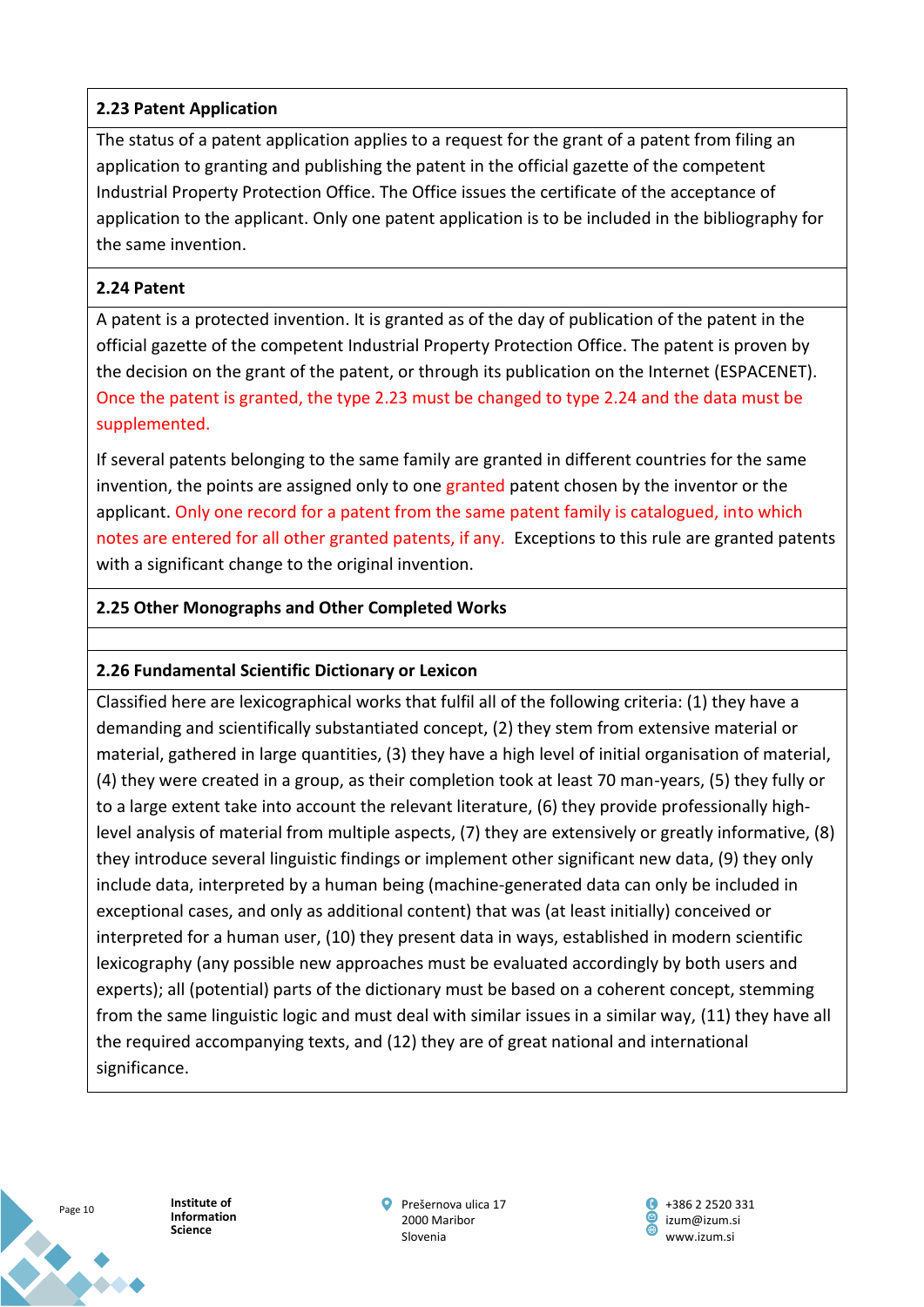# **2.27 Scientific Terminological Dictionary, Encyclopaedia or Topical Lexicon**

Classified here are lexicographical works that comply with at least nine out of twelve criteria, listed under type 2.26. In addition to that, terminological dictionaries must be normative or at least demonstrate an attempt to standardise the terminology.

# **2.28 Critical Edition**

A critical edition of a resource includes the reproduction and/or transcription and/or translation of a historical resource (e.g. text, sheet music, art or cartographic material) and scientific notes and other documentation of more than 32 typewritten double-spaced pages (notes related to textual criticism and/or content, literature list and study). The publication must be peer-reviewed and contain all the prescribed elements for the acquisition of CIP and ISBN (ISMN).

# **2.29 Model**

A model is the legally protected external appearance of a product that is new and individual. A model is the result of scientific research in the area of product design and must comply with specific requirements for the operation or improvement of operation of a product (Locarno classification).

A model is catalogued based on the issued model protection certificate.

# **2.30 Proceedings of Professional or Unreviewed Scientific Conference Contributions**

Also conference proceedings the content of which is scientific but without evidence of a peerreview system are classified into this type.

**2.31 Proceedings of Peer-Reviewed Scientific Conference Contributions (international and foreign conferences)**

# **2.32 Proceedings of Peer-Reviewed Scientific Conference Contributions (domestic conferences)**

The proceedings of peer-reviewed scientific conference contributions, which are peer-reviewed according to the criteria for original scientific articles, review articles and/or independent scientific component parts in monographs. The proceedings can be an independent monograph, a regular or special journal issue, a supplement or a web resource. The peer-review of the contributions, if not otherwise provable, must be mentioned in the publication references. A domestic conference counts as an international conference, if at least one third of the active participants, whose contributions are published in the proceedings, come from abroad.



**Institute of Information Science**

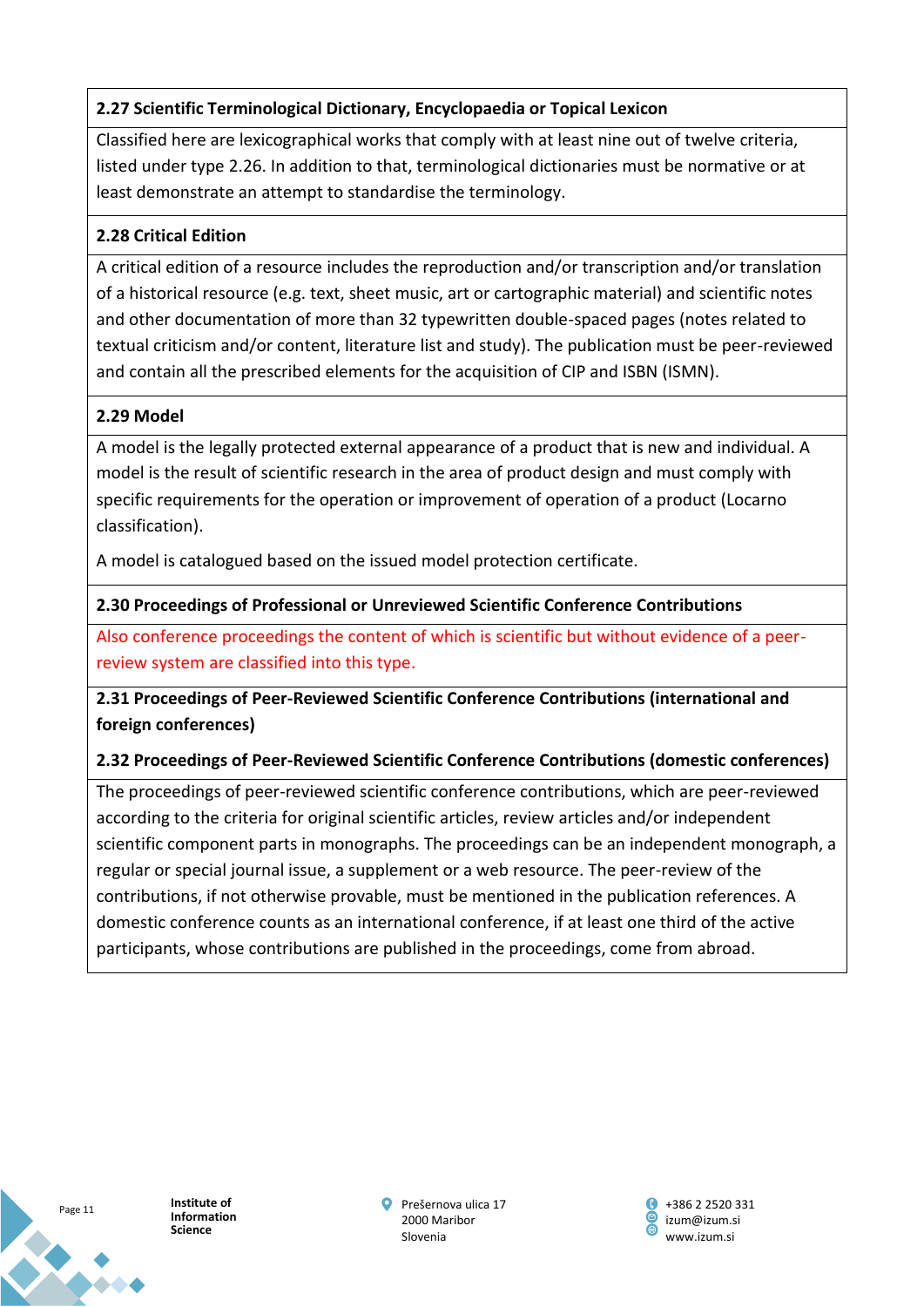### **2.33 Professional Film, Videorecordings or Sound Recordings**

The publication of scientific issues and findings on a film strip or a magnetic tape or another electronic data medium.

Videorecordings of independent lectures (e.g. Videolectures) and project presentations are classified into this type.

Podcasts, interviews, press conferences are not classified into this type, but in type 2.19.

Promotional films and corporate presentations are not classified into this type, but in type 2.25.

Page 12

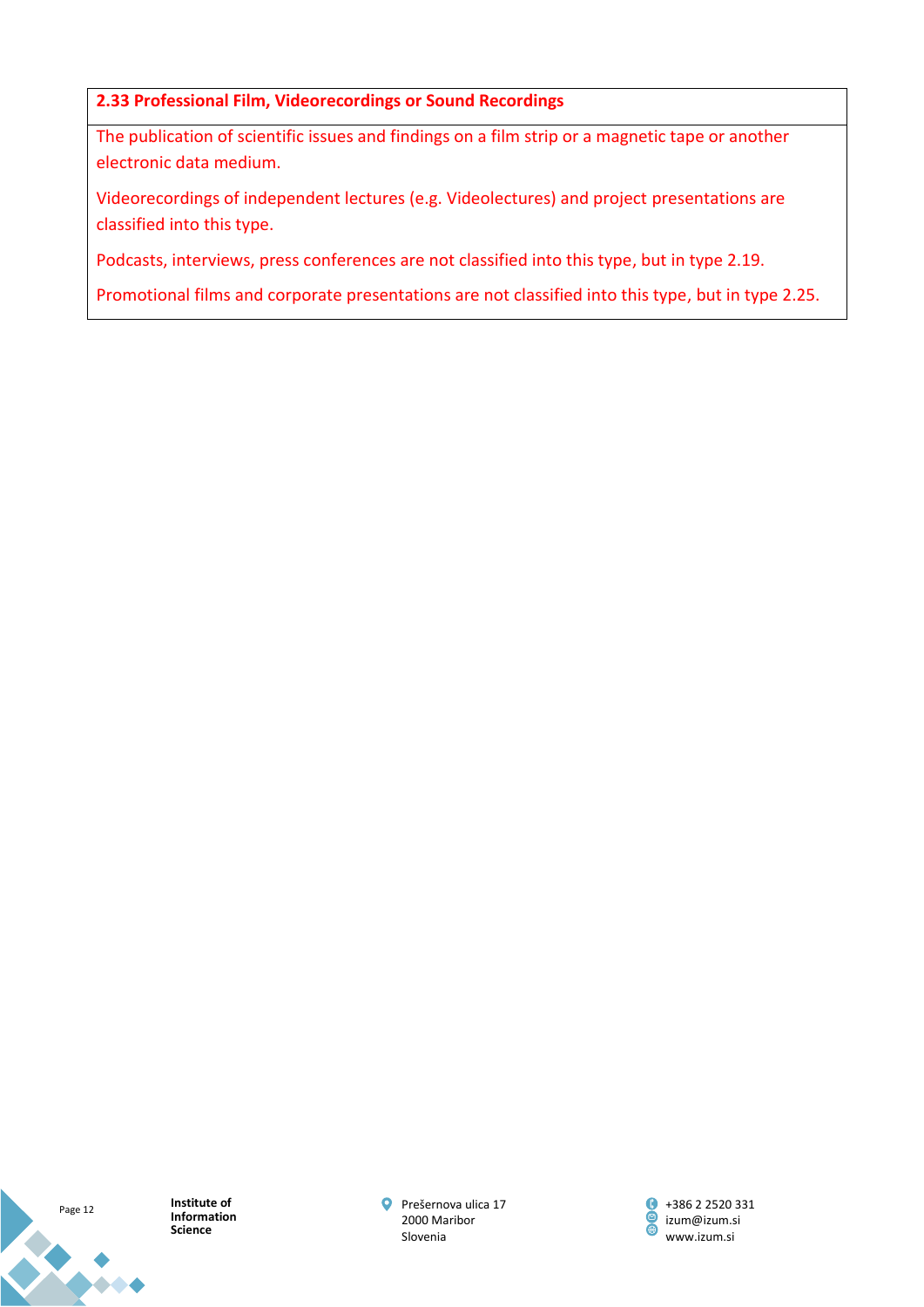#### **PERFORMED WORKS (EVENTS)**

#### **3.10 Artistic Performance**

Concerts, theatre or opera performances and other public performances of artistic works.

#### **3.11 Radio or Television Event**

Participation in radio or television reports, presentations, discussions, etc.

#### **3.12 Exhibition**

An event, organised by either the author of the work or the author of the arrangement.

### **3.14 Invited Lecture at Foreign University**

A lecture at a university or a scientific and/or academic institution or scientific gatherings outside Slovenia. Guest engagements at foreign universities for longer periods of time are classified in the biography.

### **3.15 Unpublished Conference Contribution**

The title of the contribution should be evident from the conference programme.

### **3.16 Unpublished Invited Conference Lecture**

An invited conference lecture must be evident from the conference programme.

An invited lecture differs in importance (usually also in its length) from all other lectures at the same conference. Only opening and closing plenary or session invited lectures are classified into type 3.16. Routine invitations to participate at a conference are not classified into this type.

### **3.25 Other Performed Works**



**Institute of Information Science**

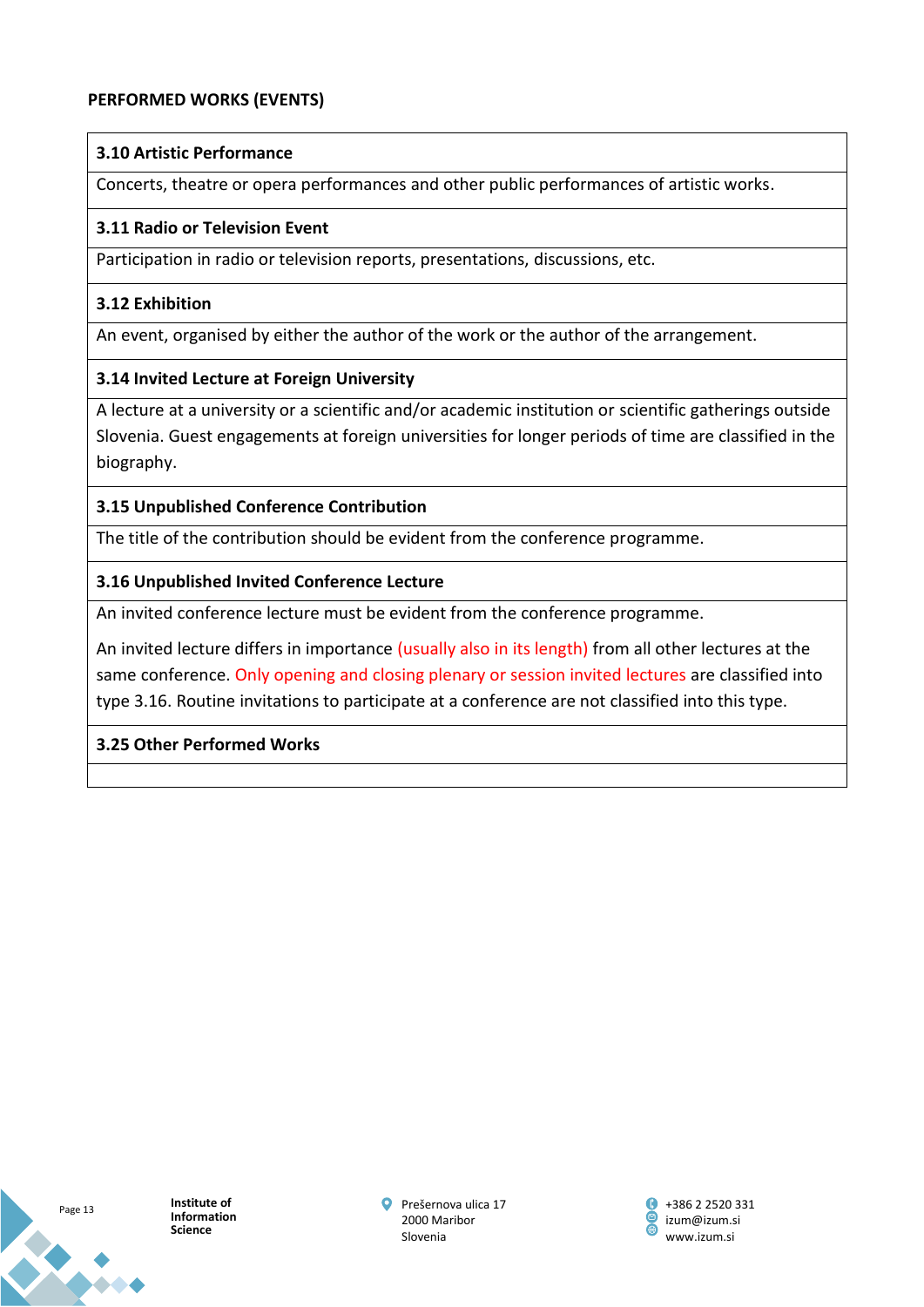#### **ADDITIONAL EXPLANATIONS AND INSTRUCTIONS**

Bibliographic records within the COBISS system are created by specially trained cataloguers in libraries. Articles and other component parts, as well as monographs and other completed works are catalogued on the basis of the primary document/work. Performed works (events) are recorded on the basis of the corresponding proof of the work performed. If a publication is not available in the library, it has to be supplied to the librarian by the author. The correct classification of bibliographic records according to this typology is primarily the authors' responsibility, whereas the type of document/work can also be determined by a specialist for the said subject area.

The article type is determined on the basis of:

- the type indication which, as a rule, is found in the article header;
- the indication that the journal only publishes articles of certain types, which is, as a rule, published by the editors in the instructions for authors;
- the title of the column, in which the article is published, if the journal is structured in such a way.

In other cases, the cataloguer can specify the type of document/work in cooperation with the author or an expert for the subject area, in accordance with the type description of documents/works contained in this typology. The competent national institution for science decides about exceptions for all types.

As a rule, records for component parts in publications not yet printed (e.g. records for articles in journals and records for chapters in monographs) are not created in the COBISS system.

Exceptions

- Articles that fulfil all three of the following criteria:
	- − the article was accepted to be published;
	- − the article is already published in full-text on the publisher's website;
	- − the article was given a DOI (digital object identifier).
- Chapters in monographs that fulfil all three of the following criteria:
	- − the chapter is already published in full-text on the publisher's website;
	- − the chapter and/or monograph was given a DOI (digital object identifier);
	- − there is sufficient data about the monograph on the publisher's website for the cataloguer to create a new record.

Cataloguers create a preliminary incomplete record for component parts that fulfil all the criteria listed above.

Before a preliminary incomplete record is created, researchers are obliged to inform the cataloguers if the component part is a contribution at a conference that will be published in a journal.



**Institute of Information Science**